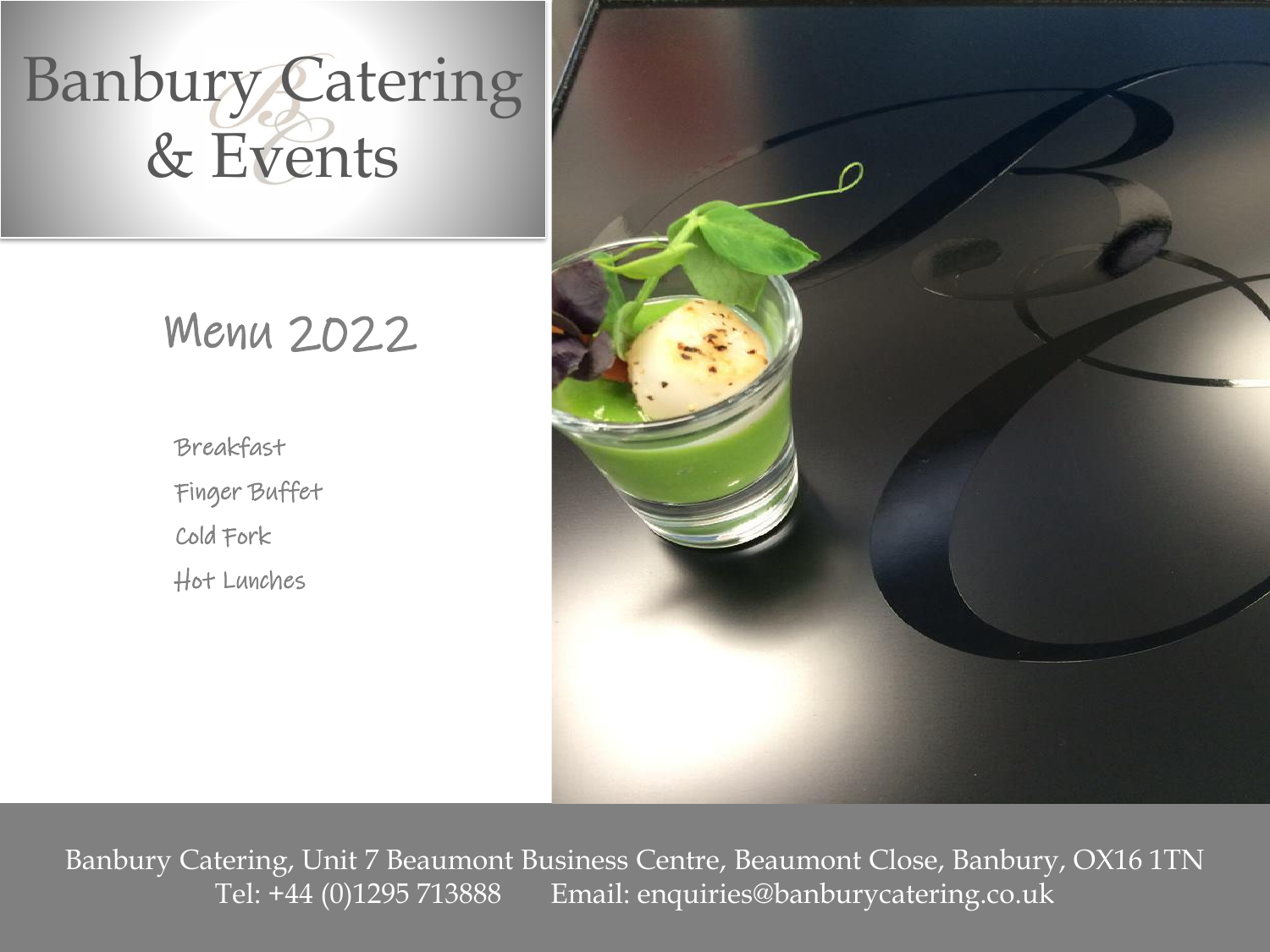

### Ordering & Dietary's

Minimum Order: Please note a minimum order of 4 applies to each menu / menu item unless we have a prior arrangement. Please contact us for further information.

Cancellations: You may cancel your order up to 24 hours in advance at no charge. Cancellation with less than 24 hours notice will incur a charge of 100%.

Pricing: All pricing is subject to VAT

Allergies & Intolerances: Please note our chefs prepare a variety of products in our kitchens, including dishes that may contain milk, eggs, wheat, soybean, peanuts, sesame, nuts, fish & shellfish. When placing your order please inform us of any food allergies so that we can prepare this food separately.

### COVID-19

We are pleased to announce that we are fully operational during these very challenging times.

We have had to make some changes to the way we operate in line with the government guidelines. These will remain in place until it is safe to revert to our old way of providing food in the form of buffets and sharing platters etc.

Each meal is delivered in individual boxes making it safer for the customer.

Our delivery driver will place the delivery in an agreed designated area and will wear a mask and gloves. Rest assured your safety and the safety of our staff remains our priority during this difficult time, further information about our COVID-19 control measures and food safety can be found on our website.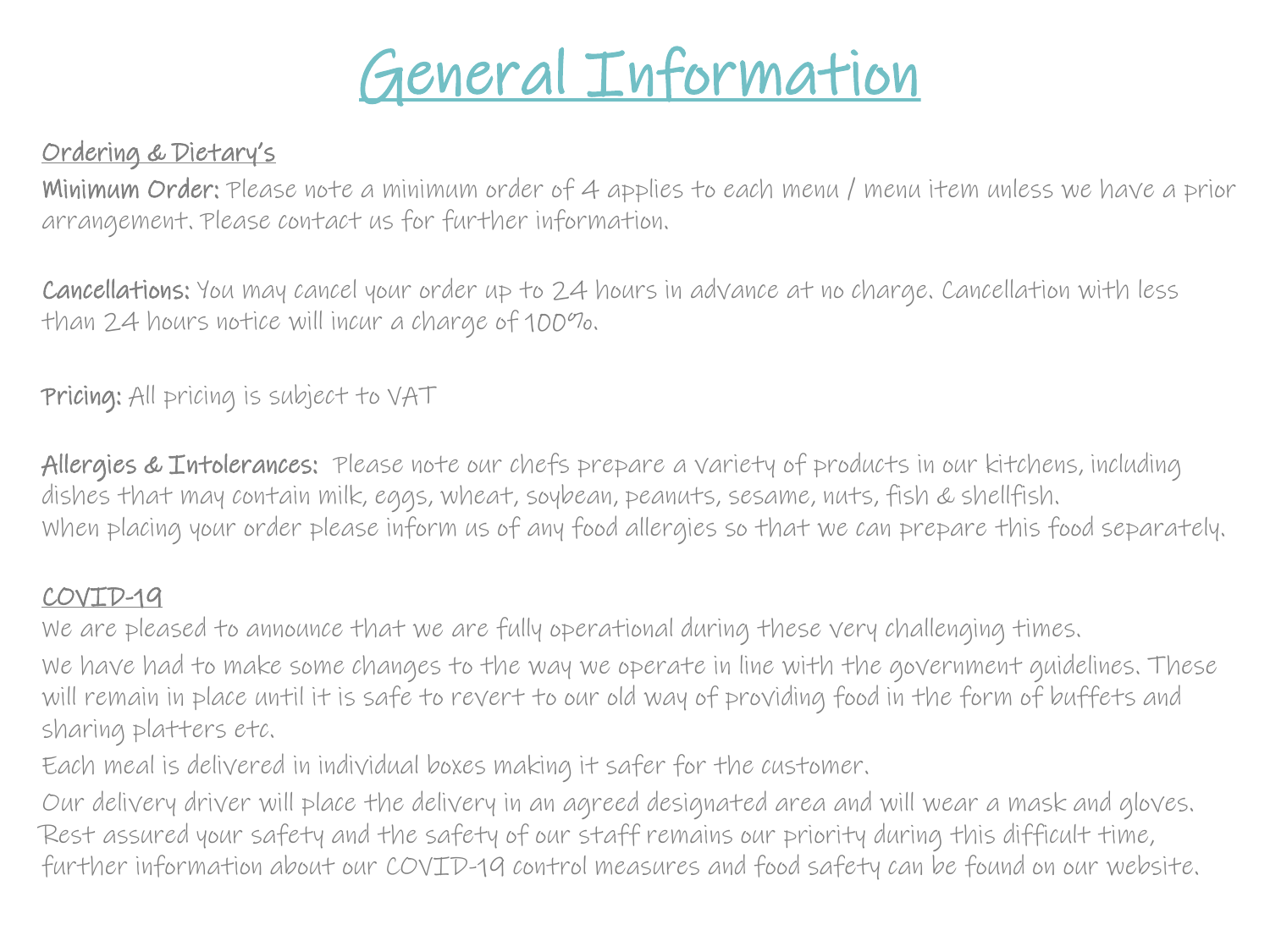Breakfast



## Hot Breakfast Roll

1 x Soft breakfast roll 1 x Locally sourced pork sausage 1 x Smoked back bacon 1 x Omelette egg £4.95pp

## Full English Breakfast

Smoked back bacon Pork and leek sausage Hash browns Fried egg Baked beans Breakfast mushrooms Tomato's Fresh bread & butter £9.95pp

### Hot Vegan Breakfast Roll

1 x Soft breakfast roll 2 x Vegan sausages 2 x Hash browns £4.95pp

## Continental Vegan Breakfast

Vegan croissant Mini pot of jam and vegan butter Vegan snack Fresh fruit / Yoghurt £4.95

<u>Meat</u> <u>Vegan</u> <u>Vegan</u> <u>Vegetarian</u>

## Vegetarian Breakfast Roll

1 x Soft breakfast roll 1 x Vegetarian sausage 1 x Vegetarian pattie 1 x Omelette egg £4.95pp

## Continental Breakfast

Freshly baked Pastries & croissants Mini pot of jam and butter Fresh Fruit / Yoghurt £4.95pp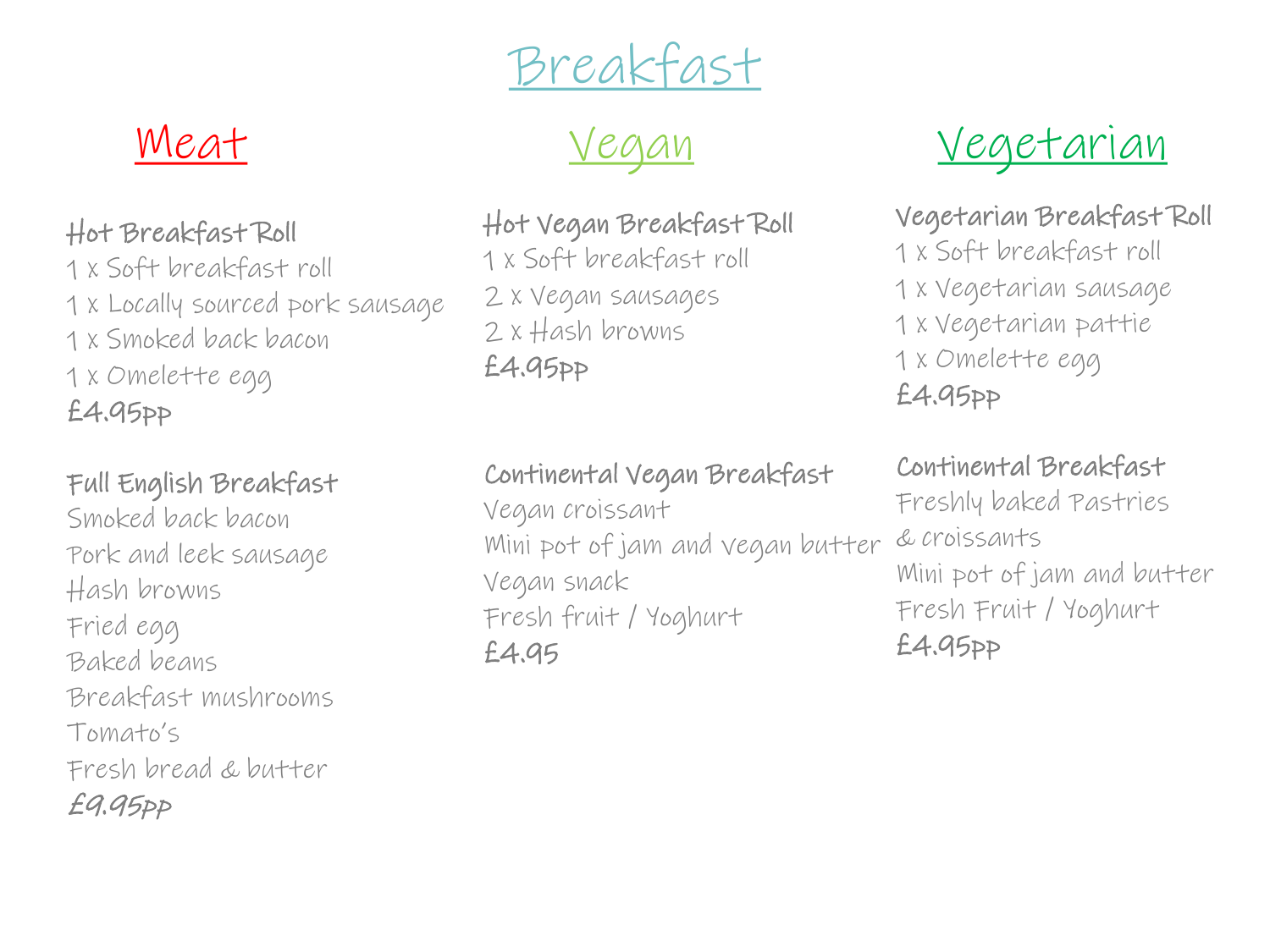## Individual / Sharing Buffets

Menu 1 – Basic Lunch £5.95 Per Person Selection of sandwiches Quality potato chips Cake bar Fruit or yoghurt

Menu 2– Standard Lunch £6.95 Per Person

Selection of sandwiches Choice of 2 savoury items from our savoury list Quality potato chips Cake bar Fruit or yoghurt

Menu 3- Lunch £8.95 Per Person Selection of sandwiches Choice of 4 savoury items from our savoury list Quality potato chips Cake bar Fruit or yoghurt

Menu 4- Pasta Lunch EB.95 Per Person Chicken and bacon pasta salad OR Spicy tomato pasta salad (v) Crisps

Menu 5- Salad Lunch EB.95 Per Person Chargrilled chicken breast & traditional baked ham OR Vegetarian quiche & Falafels (v) Served with Mixed leaf salad, coleslaw Potato salad & Bread and butter

## Savoury Items

Sausage rolls Breaded Mac N Cheese Chicken tikka skewers (GF) Onion bhajis (V) Vegetable samosas (V) Mango & brie parcels (V) Mini vegetarian quiche (V) Cheese puff pastry rolls Honey & mustard sausages Pork pie Pizza slice Mini meat pie selection Chicken goujons with sour cream dip Chicken wings Falafel

## Drinks

250ml Orange juice £1.00 500ml water still or sparkling £1.00 Can of fizzy drink 330ml £1.00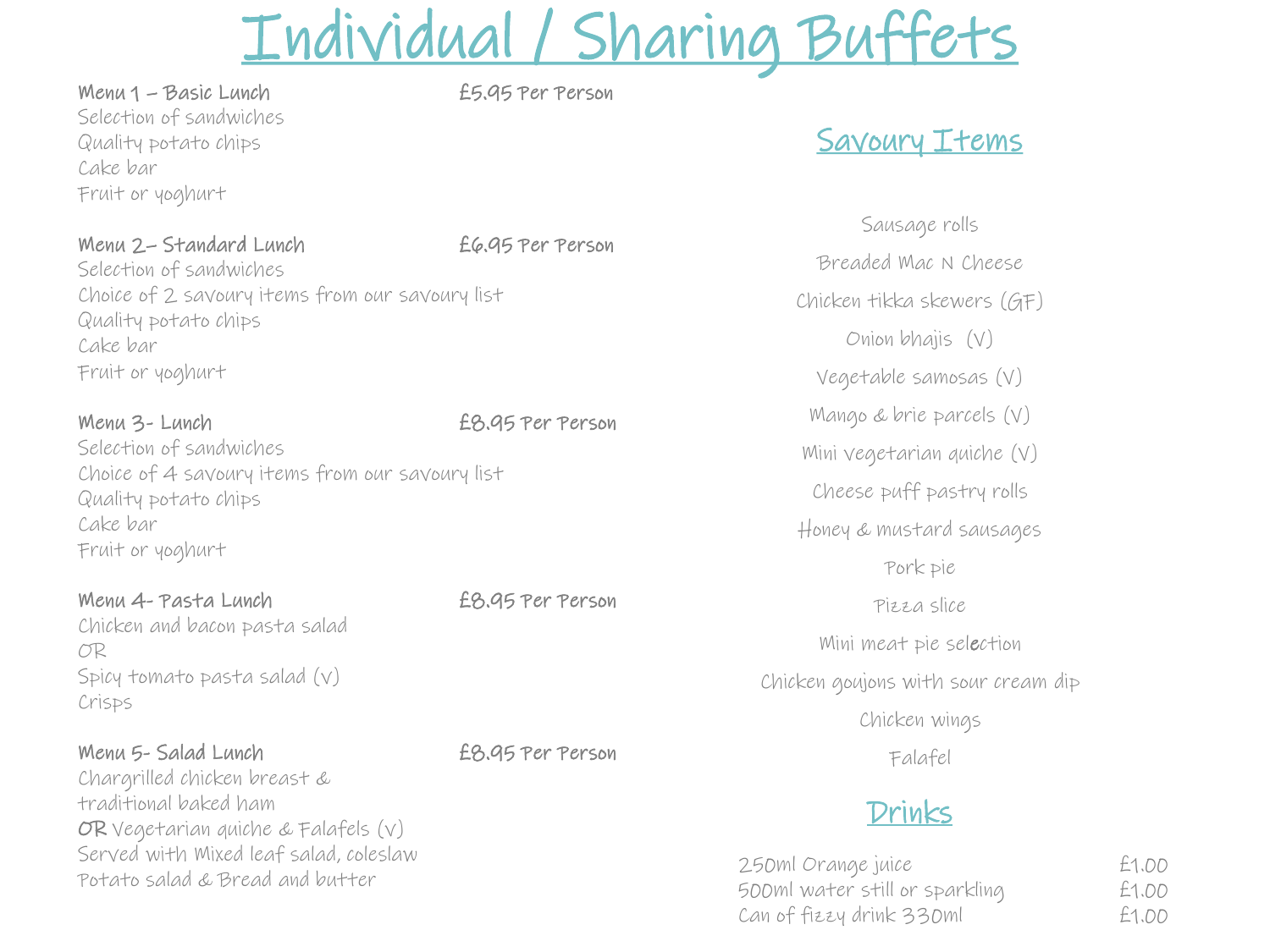

## Choose two from the list below

• Traditional meat platter

Chargrilled chicken breast, traditional baked ham, rare roast beef

• Salmon & prawns

Poached salmon pieces, garnished with prawns, watercress and lemon wedges (Supplement charge £2.50pp)

• Vegetarian tartlets selection

Mixed quiche selection

• Cheese platter

Three cheese selection with chutney, fruit crackers and breads

## Salad Sides

Mixed leaf salad, garnished with vine tomatoes and cucumber

Traditional homemade coleslaw

Couscous with Mediterranean vegetables

Potato salad with mayonnaise and fresh chives

Caesar and French dressing

Artisan rolls and butter **E12.95 Per Person** 

Minimum booking of 8 Delivery only, no service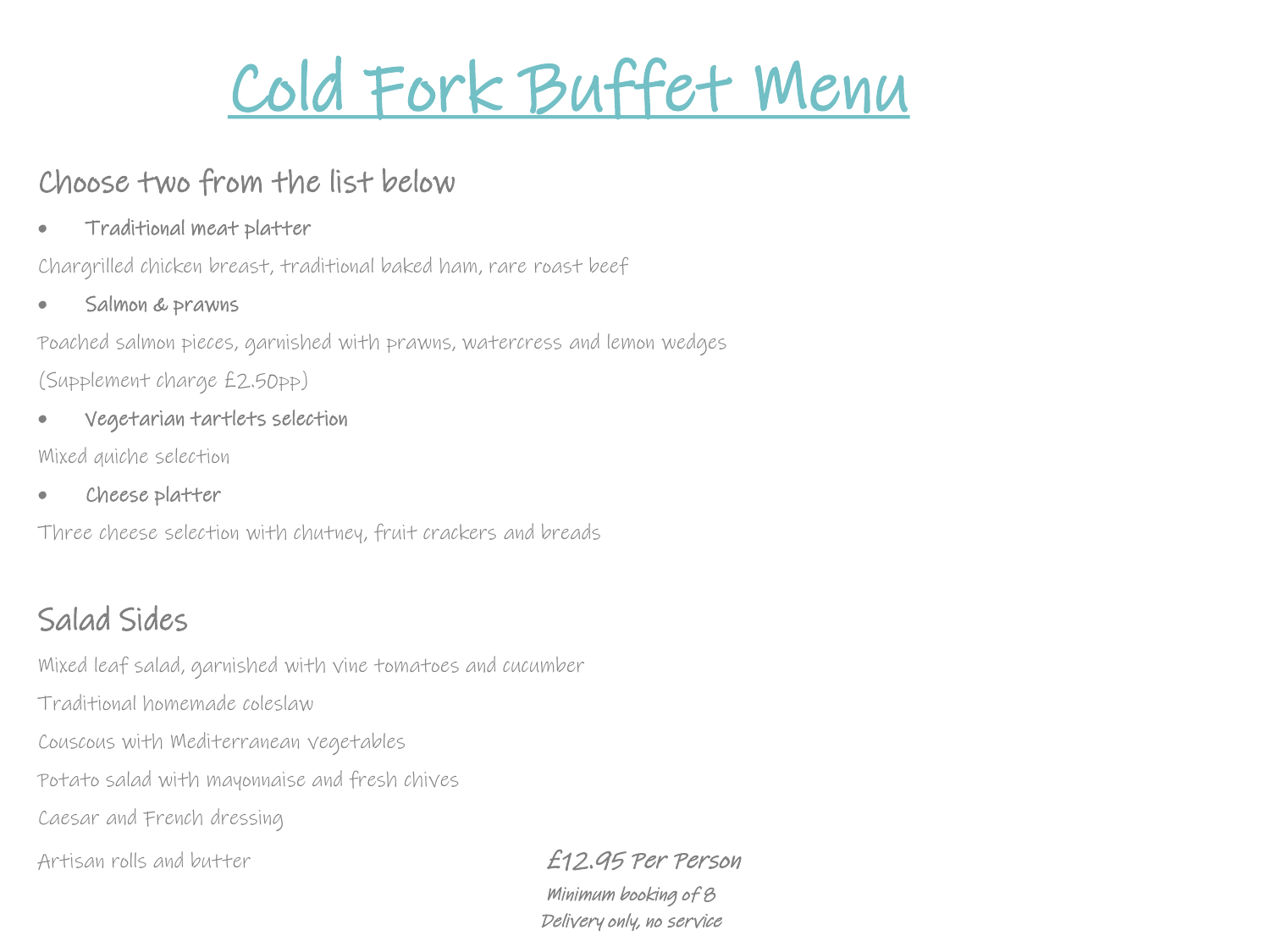# Hot Lunches Served In Individual Boxes

Beef chilli con carne with steamed rice sour cream and nachos Veggie or vegan chilli con carne with steamed rice sour cream and nachos  $(v)$ 

Beef lasagne with garlic bread & mixed salad Mediterranean roasted vegetable lasagne with garlic bread & mixed salad  $(v)$ 

Beef Bourguignon with boiled rice crusty bread Veggie stew with boiled rice crusty bread (v)

Mild chicken curry with coconut & coriander with rice & naan bread Mild Quorn curry with coconut & coriander with rice  $\&$  naan bread  $(v)$ 

Minimum booking of 10

Delivery only, no service

£10pp